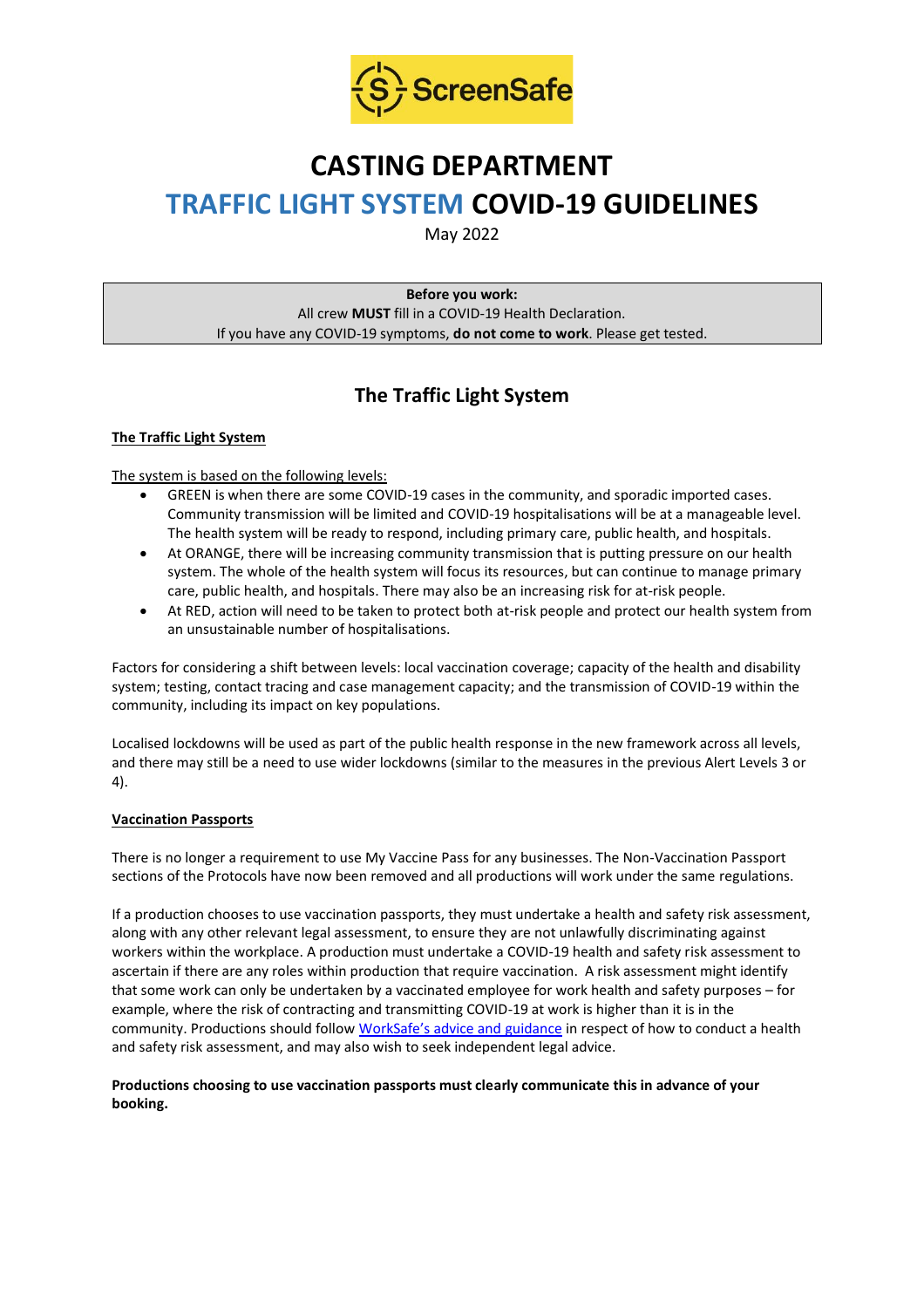|                                         | <b>RED</b>                                       | <b>ORANGE</b>                                    | <b>GREEN</b>               |
|-----------------------------------------|--------------------------------------------------|--------------------------------------------------|----------------------------|
| Expected                                | All scale productions,                           | All scale productions,                           | No restrictions on         |
| productions                             | provided they can work                           | provided they can work                           | production.                |
|                                         | with minimum 1m physical                         | with a recommended 1m                            |                            |
|                                         | distancing requirements                          | physical distancing                              |                            |
|                                         | and strict guidelines in                         | requirement and                                  |                            |
|                                         | regards to Close Proximity                       | appropriate guidelines in                        |                            |
|                                         | work.                                            | regards to Close Proximity                       |                            |
|                                         |                                                  | work.                                            |                            |
| Crew                                    | Crew to work from home                           | Production should facilitate                     | No restrictions.           |
|                                         | where possible.                                  | crew working from home if                        |                            |
|                                         |                                                  | appropriate.                                     |                            |
|                                         | Day players, casuals and                         |                                                  |                            |
|                                         | extras need stringent                            |                                                  |                            |
| Physical                                | screening.<br>Minimum 1m                         | Recommended 1m                                   | No restrictions.           |
| Distancing                              |                                                  |                                                  |                            |
| Personal                                | Face coverings are strongly                      | Face coverings are strongly                      | PPE must be available for  |
| Protective                              | recommended.                                     | recommended.                                     | those who wish to (or who  |
| Equipment                               |                                                  |                                                  | are requested to) use it.  |
|                                         | Face coverings mandatory                         | Face coverings are                               |                            |
|                                         | on flights, public transport,                    | mandatory on flights,                            | Face coverings are         |
|                                         | taxis, retail, public venues,                    | public transport, taxis,                         | mandatory on flights.      |
|                                         | recommended whenever                             | retail and public venues.                        |                            |
|                                         | leaving the house.                               |                                                  |                            |
| <b>Close Proximity</b>                  | Close Proximity work can                         | Close Proximity work can                         | No restrictions.           |
| <b>Work</b>                             | be undertaken with strict                        | be undertaken with                               |                            |
|                                         | PPE & hygiene measures in                        | appropriate and agreed                           | Vigorous hygiene standards |
| Make Up<br>$\qquad \qquad \blacksquare$ | place.                                           | PPE & hygiene measures in                        | to be maintained.          |
| Costume                                 |                                                  | place.                                           |                            |
| <b>Stunts</b>                           | Please refer to the Close                        |                                                  | Crew may be asked to wear  |
| <b>Close Actor</b>                      | Proximity guidelines.                            | Please refer to the Close                        | PPE.                       |
| Interaction                             |                                                  | Proximity guidelines.                            |                            |
| Surveillance                            | Surveillance testing is                          | Surveillance testing should                      | Some productions may       |
| <b>Testing</b>                          | highly recommended.                              | be considered.                                   | wish to utilise regular    |
|                                         |                                                  |                                                  | surveillance testing.      |
| Food / Catering                         | Contactless service only.                        | Contactless service is                           | General food hygiene       |
|                                         |                                                  | recommended.                                     | standards are adhered to.  |
|                                         | Unit/Craft Services should                       |                                                  |                            |
|                                         | be "café-style". Or                              | Unit/Craft Services should                       | Hand washing, sanitiser    |
|                                         | individual snack packages<br>can be prepared and | be "café-style". Or<br>individual snack packages | stations available in all  |
|                                         | handed out.                                      | can be prepared and                              | eating areas.              |
|                                         |                                                  | handed out.                                      |                            |

### **QUICK GUIDE TO THE TRAFFIC LIGHT LEVELS**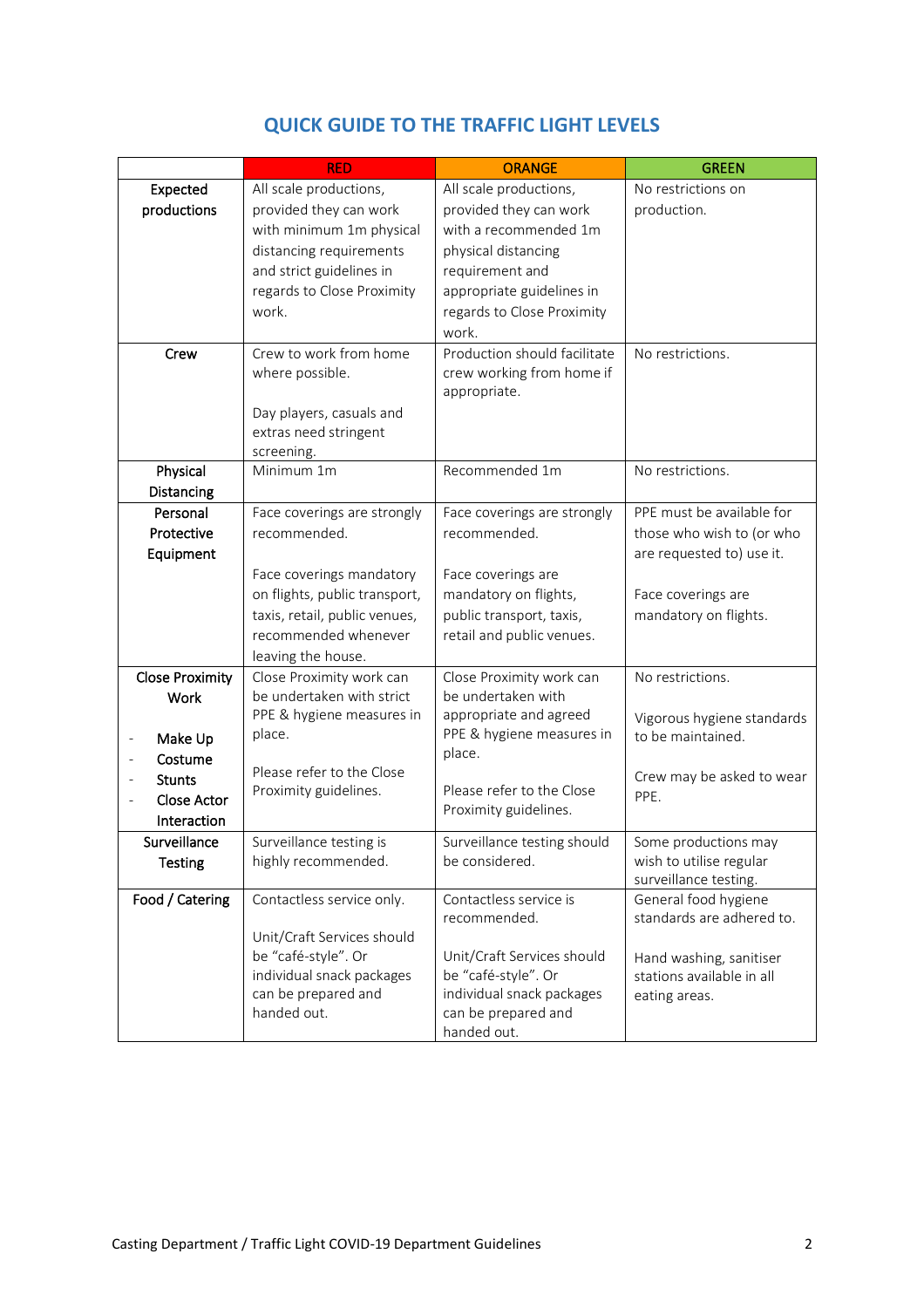### **DEPARTMENT SPECIFIC GUIDANCE – CASTING DEPARTMENT**

**Casting Department crew must be aware of and trained to work under the specific Traffic Light settings prior to commencing work, including the correct use of PPE and physical distancing requirements.**

**The below is a guide only and should be applied appropriate to the relevant regional Traffic Light Setting. The higher the Traffic Light level, the stricter adherence. Please consult with your H&S officer if you have any questions or concerns.**

#### **Introduction to Department undertakings:**

- Pre-Production tasks remote
- Pre-Production tasks in office
- Management and coordination of project and team
- Liaison with Director, Producer(s) and/or Advertising Agency in regard to creative and logistical requirements
- Liaison with cast and their agents
- Filing and digital upload of audition videos and casting forms

#### **Department Bubbles**

- Off Set Casting bubble (remote preparation)
- Off Set Casting bubble (casting facility or office)
- On Set Casting bubble (Unit/Tech base only if required to assist AD's)

#### **Contact Tracing:**

- Productions are encouraged to have contact tracing of some sort in place to prevent a wider production outbreak, but it is no longer a Government requirement.
- All crew or approved site visitors should sign a COVID-19 Declaration before starting work or visiting a work site
- If using vaccination passports, production to ensure anyone entering a controlled worksite has a valid and current vaccination passport.
- All entry and exit points should be controlled and monitored.
- All workers should keep a log of non-worksite locations (i.e. stores, etc.) and interactions (meeting suppliers, location owners, etc.) they have during working hours.
- All workers are recommended to keep note of their interactions outside of work hours (whilst on a job).

#### **Personal Hygiene Requirements and Measures**

- Any worker who feels unwell must not come to work, if unwell at work they must go home.
- If a worker displays any of the symptoms of COVID-19, please call Healthline immediately (0800 358 5453) or your doctor. Production and the Health & Safety Departments must also be notified. And all close contact workers to be identified.
- If a person or persons are confirmed or probable cases of COVID-19, site closure(s) should be considered. This decision should be made on the advice of a public health officials based on information on the extent of the exposure.
- Please wash/sanitise your hands upon arrival at a work site.
- A strict personal hygiene & hand washing/sanitising regime must be observed in line with the ScreenSafe and Ministry of Health guidelines.
- Personal work stations to be cleaned/sanitised each day.
- In accordance with Ministry of Health guidelines, PPE (gloves and masks) should be available.
- Within all Traffic Light settings, face coverings are strongly recommended. And it would be expected that most productions will require them as part of their H&S plan.
- If you choose to wear PPE, the type is up to you and should be based on the level of risk for your business or service, the working proximity, the physical work area, and the length of time people are together.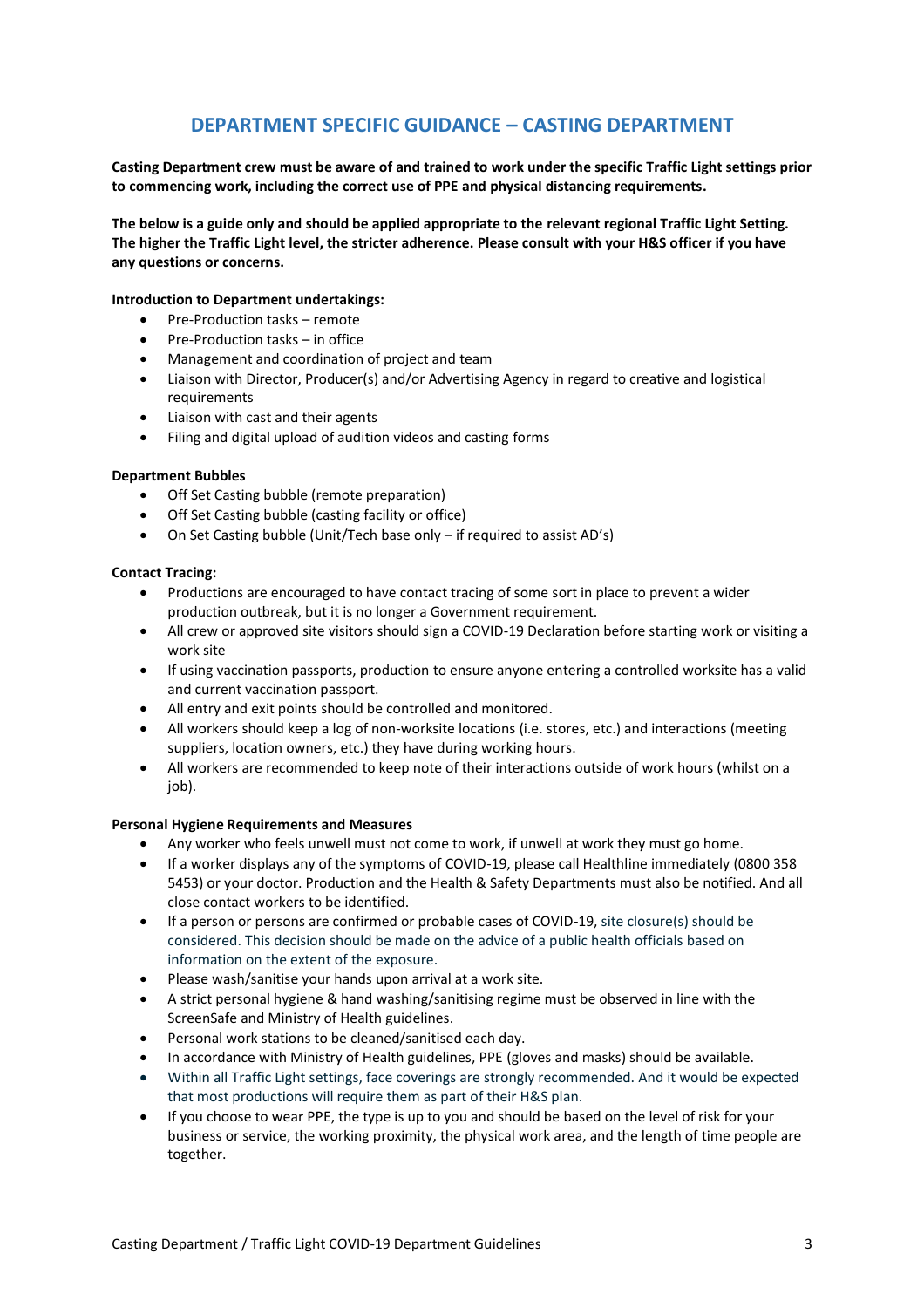• Work should only be completed within one metre if it can't otherwise be achieved. The time spent in Close Proximity needs to be kept to a minimum.

#### **Work Space Hygiene**

**On and off set**

- Hand sanitising stations and PPE (gloves, masks) should be readily available at production office/casting facility and outside of communal facilities (ie. Portaloos).
- Equipment cleaning products should be readily available at production office/casting facility.
- Consider workspace layout, avoid face to face desks, and space desks 1 metre apart where possible. Engineered barriers may be necessary where this separation is not practicable.
- Personal kit/equipment/laptops to be used only by one person.
- Common work surfaces in production office or AD van to be cleaned regularly (i.e. computer terminals, phones, door handles, shared photocopiers, taps, light switches, etc.).
- Regular aeration of office space, open windows when possible. Avoid recycling air.
- Air conditioning should be run on fresh air setting, not on recirculate.
- Sanitise surfaces & mop floors at the end of each day where required.
- Rooms should be well ventilated / windows opened to allow fresh air circulation.
- Stairs should be used in preference to lifts.
- No visitors to site. Only workers involved in the project to enter any locations or work sites.

#### **Kitchen & Catering**

- Stagger lunch where possible and apply physical distancing measures.
- Depending on the current level, consider no open snacks, fruit or shared food.
- Consider lunch box style lunches to be prepared, or where appropriate, subsidy for workers who are required to bring own lunch.
- All communal cutlery & crockery must be sterilised in dishwasher. Compostable cutlery & crockery to be used if sterilisation is not possible.
- Communal kitchen items to be sanitised before & after use.

#### **Toilets, Showers & Drying Rooms**

- Physical distancing rules also apply to the use of shared facilities, including toilets, shower and drying rooms.
- Sanitising stations on location available outside of communal facilities (i.e. portaloos).
- If numbers require then add additional toilet facilities, i.e. portaloos
- Hygiene posters and signage should be clearly visible in shared spaces like kitchens, toilets, entrances and exits, etc.

#### **Interaction with Other Departments, Suppliers, Cast & Extras**

- Casting Department crew to keep within their own bubble as far as reasonably practicable.
- Interactions with other crew, cast and public must be as per physical distancing protocols.
- As far as practicable, a paperless production should be the goal. I.e. no handing out of physical paperwork unless essential.
- Where practicable, the Casting Department to have a nominated inter-departmental liaison worker to limit contact between departmental bubbles.
- Crew should keep a daily log of their interactions with external vendors/suppliers.

#### **Meetings**

- Casting or inter-departmental meetings to be carried out with physical distancing appropriate to the current Traffic Light level. If possible, particularly if in a confined space, a 10 person limit is recommended. Use of a face covering is strongly recommended.
- PPE should be available for essential inter-departmental meetings.
- Reduce physical interaction with other departments as far as reasonably practicable.
- Interactions with other crew, cast and public must be as per physical distancing protocols.

#### **Auditions**

- In RED, auditions may need to be done remotely via digital platforms like Zoom, etc.
- Self-tape auditions is another option at RED, although there is limited possibly for direction and guidance by casting agent.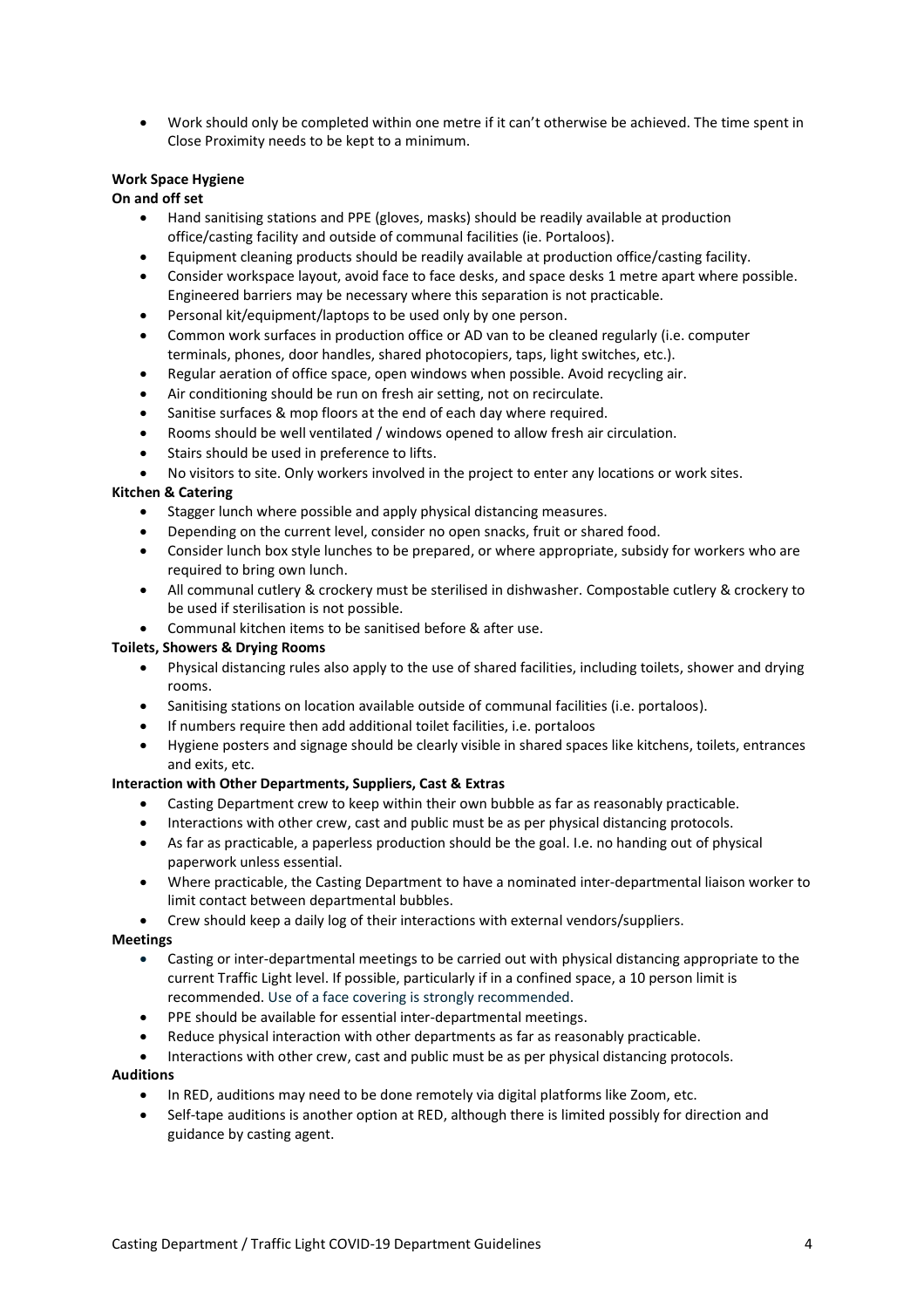- Physical distancing and congestion in waiting rooms is a major concern for auditions, with casting agents often having limited space on site. Staggering of cast and reduced daily numbers should be considered.
- All cast attending a physical audition or callback session must adhere to casting agent guidelines in regards to hygiene, physical distancing and contact tracing.
- Casting forms should ideally be contactless or a strict system put into place for hygiene (i.e. available hand sanitiser, a Clean vs. Used cup for pens, etc.)
- Readers and additional casting assistants in the studio should only be used if essential and if physical distancing is achievable.
- At the higher levels, physical contact between cast during auditions, i.e. for an intimate scene, is not recommended. It may be possible for callbacks with appropriate risk mitigation measures in place.
- Cast must not bring any friends, siblings, children, etc. unless completely unavoidable, or if a support person is required, i.e for for the elderly or a blind person, etc.)

#### **Callbacks**

- If possible, callbacks should be done remotely via digital platforms like Zoom, etc.
- If possible, director to attend remotely via digital platforms like Zoom, etc.

#### **Travel**

- Ride-sharing is not recommended unless you are already in a small and regular work bubble and if physical distancing is maintained. Use of a face covering is strongly recommended.
- Crew who travel together should always be part of the same work bubble.
- No recycling air, clean air fan inlet only, open windows where possible.
- Shared vehicles should not be used outside work.

#### **Set Protocol**

- Sets should be treated as closed sets, with essential crew on set only. It is recommended that Casting crew remain at unit/tech base only.
- When working on location, please follow all 1<sup>st</sup> AD and H&S Officer guidelines. If not required on set, please wait at unit/tech base until required.

#### **Equipment**

- Personal kits should be cleaned at the end of each day.
- Video cameras, computer stations and other shared equipment must be regularly cleaned/sanitised.

#### **Props**

• If a prop is required for auditions, it must be disposable, or if not, properly cleaned/sanitised between sessions/cast. Contactless handovers must be achievable.

#### **Cast**

- COVID-19 information to be distributed to cast prior to their arrival on casting facility.
- No Cast to arrive at casting facility if they are feeling unwell. Some productions may require all cast auditioning to fill in a COVID-19 Health Declaration. Production to supply forms for this.
- Consider number of cast and their health (elderly, etc.) and the ability for physical distancing both on and off-set before commencing production.
- Face masks/coverings and PPE shall be made available to all cast.
- Cast may be asked to use a face covering whenever practicable. Some productions may require this as part of their H&S plan.
- All cast to wash/sanitise hands on arrival at location/studio.
- A COVID-19 induction and health check on arrival by a competent person, i.e., registered nurse, paramedic or the safety officer.
- All cast to wash/sanitise hands on arrival at casting facility.
- A specific waiting room should be set up with physical distancing observed and ideally fully separate from casting department offices.

#### **Backup Cast**

- Producer or Advertising Agency may request that backup Cast are organised if cast get sick prior to or during filming.
- Fees for backup Cast should be discussed with Producer and Advertising Agency